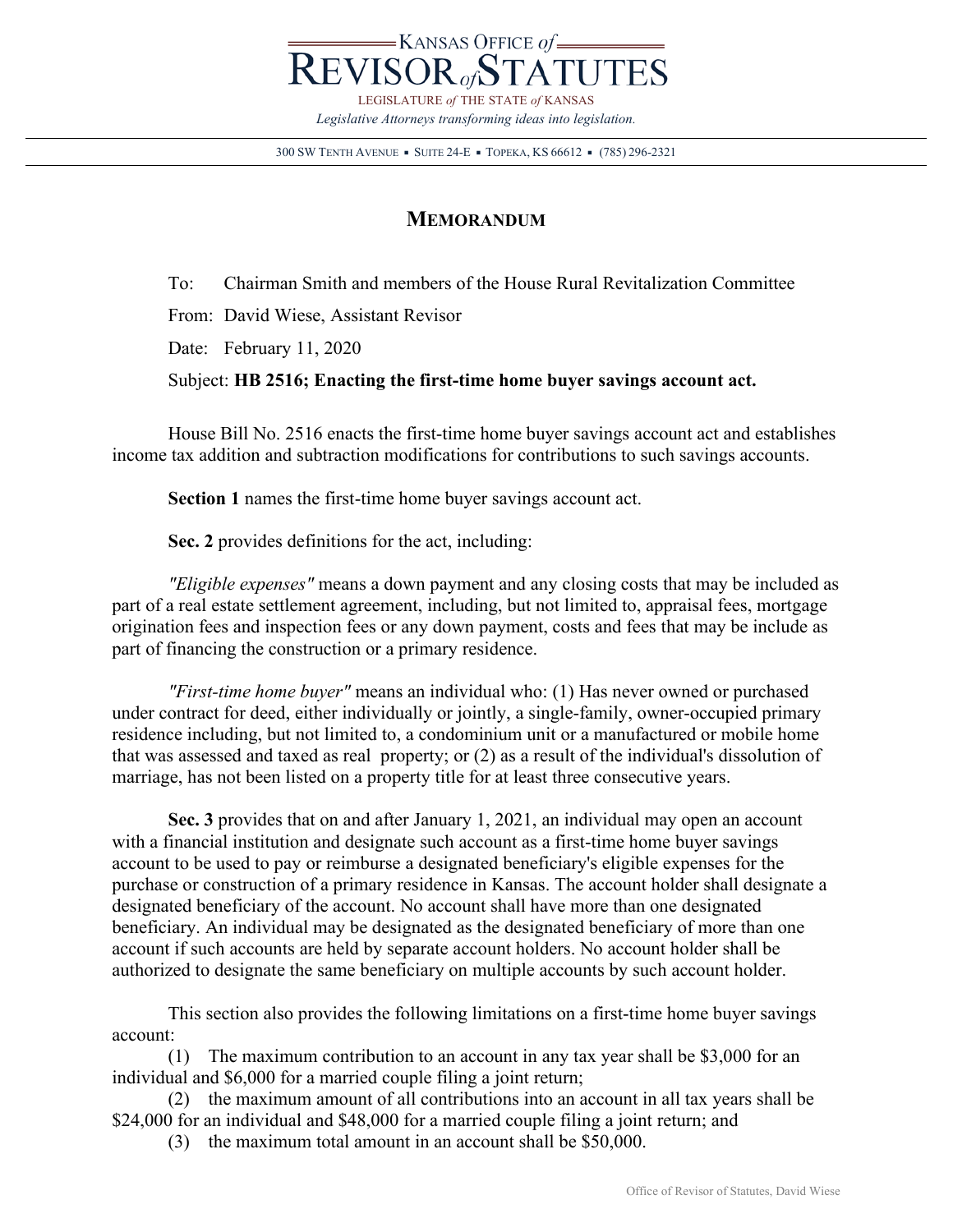

LEGISLATURE *of* THE STATE *of* KANSAS

**Sec. 4** establishes the purposes for which money in the account may be used. The moneys may be:

(1) Used for eligible expenses related to a designated beneficiary's purchase or construction of a primary residence located in this state;

(2) used for eligible expenses related to a designated beneficiary's purchase or construction of a primary residence located outside the state if they are active-duty military and was stationed in Kansas for any time after the creation of the account;

(3) used for the above expenses but the contract for purchase or construction did not close;

- (4) transferred to another newly created account; and
- (5) used to pay service fees assessed by the financial institution

Moneys in the account are subject to recapture and added to the Kansas adjusted gross income of the account holder or, if the account holder is no longer living, the designated beneficiary if such moneys are withdrawn from the account less than a year from the first deposit in the account or the moneys are used for any purpose other than those approved by this section.

If moneys from the account are used for other purposes, the account holder shall also pay a penalty of: (1) 5% of the amount subject to recapture if the withdrawal occurred 10 or less years after the first deposit in the account; and (2) 10% if the withdrawal occurred more than 10 years after the first deposit.

Such penalties shall not apply if: (1) The withdrawn moneys are used for a designated beneficiary's purchase or construction of a home outside of Kansas; or (2) the moneys are from an account in which the designated beneficiary died, and the account holder did not designate a new beneficiary.

This section also contains language that the title of any home purchased or constructed with moneys from an account shall not transfer for at least two years unless reasonable circumstances exist that were unforeseen at the time the home was purchased or constructed. A designated beneficiary may request an exemption from this requirement from the secretary of revenue.

**Sec. 5** requires the secretary of revenue to establish forms for an account holder to annually report account information and requires the account holder to annually file with the account holder's state income tax return all forms required by the secretary, the form 1099 for the account issued by the financial institution and any other supporting documentation the secretary requires. The secretary is also required, prior to January 1, 2021, to adopt rules and regulations necessary to administer the provisions of the first-time home buyer savings account act.

**Sec. 6** states that no financial institution shall be required to:

(1) Designate an account as a first-time home buyer savings account or designate the beneficiaries of an account in the financial institution's account contracts or systems or in any other way;

(2) track the use of moneys withdrawn from an account; or

(3) report any information to the department of revenue or any other governmental agency that is not otherwise required by law